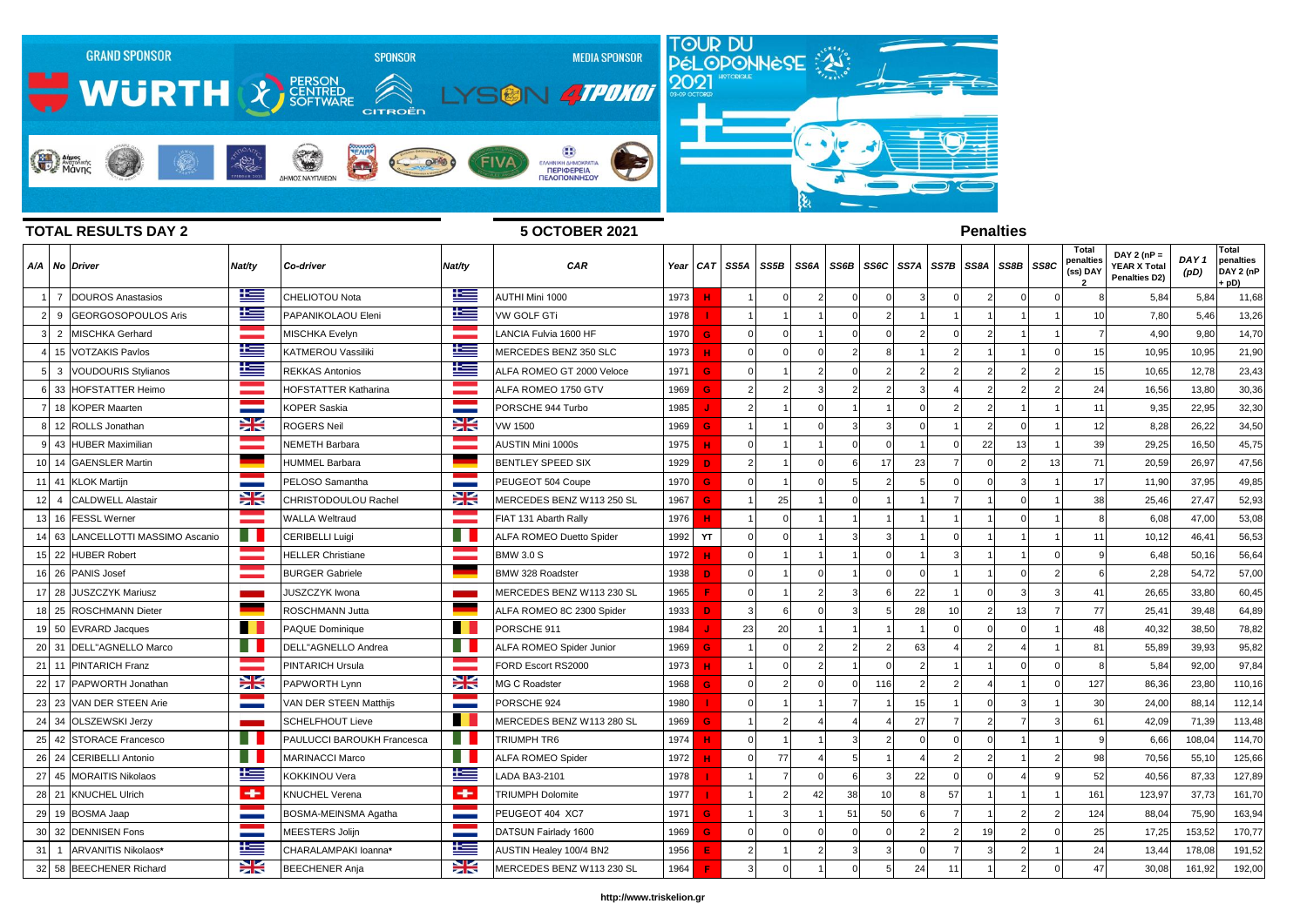

## **TOTAL RESULTS DAY 2 5 OCTOBER 2021 Penalties Τotal Τotal DAY 2 (nP = penalties**  *DAY 1*  **penalties**  A/A | No |Driver |Nat/ty |Co-driver |Nat/ty | CAR | Year | CAT | SS5A | SS5B | SS6A | SS6B | SS6C | SS7A | SS7B | SS8A | SS8B | SS8B | SS8B | SS8B | SS8B | SS8B | SS8B | SS8B | SS8B | SS8B | **YEAR X Total (ss) DAY**  .<br>DAY 2 *(*nP *(pD)* **Penalties D2) + pD)** 52 LAGIOS Miltiades KOUTSIS Ioannis MERCEDES BENZ W191/170 DS 1953 **E** 11 12 8 2 1 35 32 7 27 6 141 74,73 122,40 197,13 47 STEFOU Alexandros ZACHAROPOULOS Nikolaos NISSAN A10 Violet 1980 **I** 46 16 1 1 0 7 16 6 3 6 102 81,60 120,00 201,60 48 WOLHFART Volker LAUTON Karin PORSCHE 911 SC 1980 **I** 33 7 6 25 31 13 75 3 6 11 210 168,00 34,40 202,40 61 ADRIAENS Serge BELMANS Danielle PORSCHE 911 1989 **YT** 2 0 4 4 4 48 22 8 5 7 104 92,56 113,22 205,78 36 MLCOCH Hansi STEIDLER Burgi ALFA ROMEO Junior Sport Zagato 1970 **G** 4 1 6 1 1 1 3 2 0 1 20 14,00 205,80 219,80 38| 40 **|**BANTZIS Antonios | Note | PAPASOTIRIOU Dimosthenis | Note | LANCIA Beta Montecarlo | 1976 | **H** 45 3 35 10 5 16 4 4 7 2 131 99,56 130,91 230,47 55 FILIPOWICZ Tomasz RODEK Joanna Lidia MERCEDES BENZ W121 190 SL 1959 **E** 17 41 14 15 108 2 69 2 28 19 315 185,85 63,19 249,04 51 ZACHOPOULOU-ANTONATOU Christina ZACHOPOULOU Miranda LANCIA Fulvia Coupe 1,3s 1973 **H** 2 1 2 2 3 26 39 10 2 4 91 66,43 189,07 255,50 27 LUZI Lucio MAMBRETTI Anna JAGUAR XK120 OTS 1951 **E** 1 1 0 4 4 269 75 20 45 8 427 217,77 43,47 261,24 35 MOSCICKI Artur MOSCICKI Adrian MERCEDES BENZ W113 280 SL 1969 **G** 1 2 60 13 34 31 105 46 57 17 366 252,54 16,56 269,10 57 STIPCICH Pierluigi TOMBOLINI Alfredo ALFA ROMEO Giulia Spider 1962 **F** 9 1 6 2 0 6 6 35 4 2 71 71,00 237,00 308,00 49 OGNEAN Viorel OGNEAN Levana TOYOTA Celica Supra 1982 **J** 28 1 47 4 1 23 0 49 2 1 156 127,92 202,54 330,46 39 KEMPE Jim KEMPE Hennie ALFA ROMEO GIULIA 1971 **G** 5 1 8 4 1 20 1 11 2 2 55 39,05 307,43 346,48 54 GIUSTINI Carlo MIZINA Svetlana ALFA ROMEO Giulietta Spider 1957 **E** 0 1 2 1 2 17 31 20 21 2 97 97,00 279 376,00 56 MOTTIRONI Pierluigi QUINTILIANI Daniela ALFA ROMEO Giulia Sprint 1962 **F** 2 15 5 5 4 21 24 16 8 9 109 109,00 285 394,00 60 NOBLE John NOBLE Jean MERCEDES BENZ 280SL 1970 **G** 1 0 2 2 0 3 3 13 2 4 30 30,00 390 420,00 46 KUIPER Remco WANTIA Jordy DATSUN 180B 1978 **I** 46 19 23 5 15 284 2 87 2 11 494 385,32 161,46 546,78 8 BUSH Julian PAPWORTH Simon ALFA ROMEO 1750 Spider 1971 **G** 1 1 0 15 300 8 8 300 26 61 720 511,20 58,32 569,52 20 FOWLER David BARNICOAT James TRIUMPH Spitfire MKII 1965 **F** 0 2 5 7 11 60 57 1 2 16 161 104,65 623,35 728,00 52 59 SAMARAS Alexandros | SAMARA Alexandra | SAMARA Alexandra | SAMARA Alexandra | SAMARA SHADOW | 1968 | **G 25 24 51 0 10 70 67 42 5 0 304,00** 530 834,00 w 38 DUPEN Ella CHRISTODOULOU Sophia VW Beetle 1300 1971 **G** 4 46 20 24 41 12 106 16 15 6 290 290,00 565,16 855,16 44 NIETRZEBA Adam LYSON Tomasz BUICK Century Custom Wagon 1976 **H** 300 10 300 8 13 300 26 300 30 34 1321 1.003,96 215,84 1.219,80 6 KEIJSER Ton**\*\*** KEIJSER Mariken MGA Roadster 1958 **E** 300 19 300 2 30 300 300 300 300 300 2151 1.247,58 936,7 2.184,28 37 MALUSZYNSKA Joanna DOBANIEWICZ-GRABOWSKA Magdalena MERCEDES BENZ W113 280 SL 1970 **G** 300 300 300 300 300 300 300 300 300 300 3000 2.100,00 273 2.373,00 62 SATRAZEMI Maria RALLI Sia ALFA ROMEO Spider S4 1990 **YT** 6 12 300 300 300 300 300 300 300 300 2418 2.176,20 372 2.548,20 5 VAN ZANTEN Edward**\*\*** VAN ZANTEN Mirjam PEUGEOT 504 Coupe 1972 **H** 300 17 300 19 20 300 300 300 300 300 2156 1.552,32 1165,68 2.718,00 64 LOUMIDIS Aris LOUMIDI Lena CORD Phaeton 1936 **SV** 300 300 300 300 300 300 300 300 300 300 3000 1.080,00 2400 3.480,00 29 POSMYK Jordan PALUCHOWSKI Pawel MERCEDES BENZ W113 230 SL 1965 **F** 300 300 300 300 300 300 300 300 300 300 3000 1.950,00 1560 3.510,00 53 KARIOTIS Ioannis KARIOTI Maria DKW 3=6 1960 **E** 300 300 300 300 300 300 300 300 300 300 3000 3.000,00 1263 4.263,00 65 SINANOGLOU Athanasios SANTAMOURI Danae-Sake PORSCHE 356 B s cabriolet 1963 **SV** 300 300 300 300 300 300 300 300 300 300 3000 1.890,00 2400 4.290,00 66 INGLESSIS Ioannis KAMILARI Anna-Maria CHEVROLET Corvette C2 1965 **SV** 300 300 300 300 300 300 300 300 300 300 3000 1.950,00 2400 4.350,00

81 KASTRINOS Alexandros TBA PAN KAR BEACH BUGGY 1967 **SV** 300 300 300 300 300 300 300 300 300 300 3000 2.010,00 2400 4.410,00